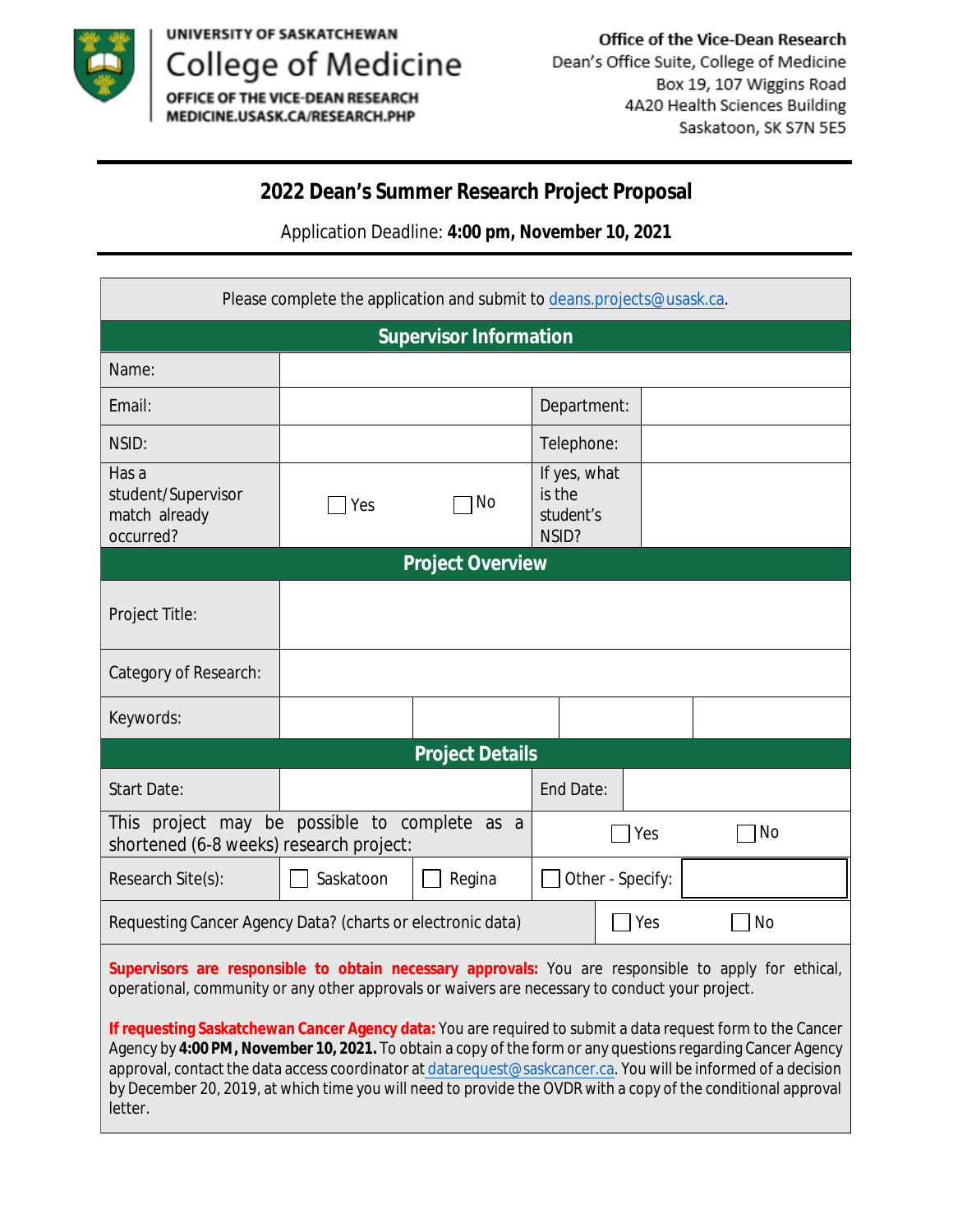# 2022 Dean's Summer Research Project Faculty Application

| <b>Student Learning Outcomes</b>                                                                                                                                                                    |  |  |  |
|-----------------------------------------------------------------------------------------------------------------------------------------------------------------------------------------------------|--|--|--|
| Please summarize the work the student will be assigned and the expectated learning outcomes for the<br>student.                                                                                     |  |  |  |
|                                                                                                                                                                                                     |  |  |  |
|                                                                                                                                                                                                     |  |  |  |
|                                                                                                                                                                                                     |  |  |  |
|                                                                                                                                                                                                     |  |  |  |
|                                                                                                                                                                                                     |  |  |  |
|                                                                                                                                                                                                     |  |  |  |
|                                                                                                                                                                                                     |  |  |  |
|                                                                                                                                                                                                     |  |  |  |
|                                                                                                                                                                                                     |  |  |  |
|                                                                                                                                                                                                     |  |  |  |
|                                                                                                                                                                                                     |  |  |  |
|                                                                                                                                                                                                     |  |  |  |
|                                                                                                                                                                                                     |  |  |  |
|                                                                                                                                                                                                     |  |  |  |
| <b>Supervisor Expectations</b>                                                                                                                                                                      |  |  |  |
| Please describe who will supervise the student and their mentorship approach. (How will the mentor<br>approach: their role as mentor, student-supervisor goal-setting, feedback and communication.) |  |  |  |
|                                                                                                                                                                                                     |  |  |  |
|                                                                                                                                                                                                     |  |  |  |
|                                                                                                                                                                                                     |  |  |  |
|                                                                                                                                                                                                     |  |  |  |
|                                                                                                                                                                                                     |  |  |  |
|                                                                                                                                                                                                     |  |  |  |
|                                                                                                                                                                                                     |  |  |  |
|                                                                                                                                                                                                     |  |  |  |
|                                                                                                                                                                                                     |  |  |  |
|                                                                                                                                                                                                     |  |  |  |
|                                                                                                                                                                                                     |  |  |  |
| <b>Contingency Plan</b>                                                                                                                                                                             |  |  |  |
| Provide a contingency plan for the student if the project is delayed for any reason.                                                                                                                |  |  |  |
|                                                                                                                                                                                                     |  |  |  |
|                                                                                                                                                                                                     |  |  |  |
|                                                                                                                                                                                                     |  |  |  |
|                                                                                                                                                                                                     |  |  |  |
|                                                                                                                                                                                                     |  |  |  |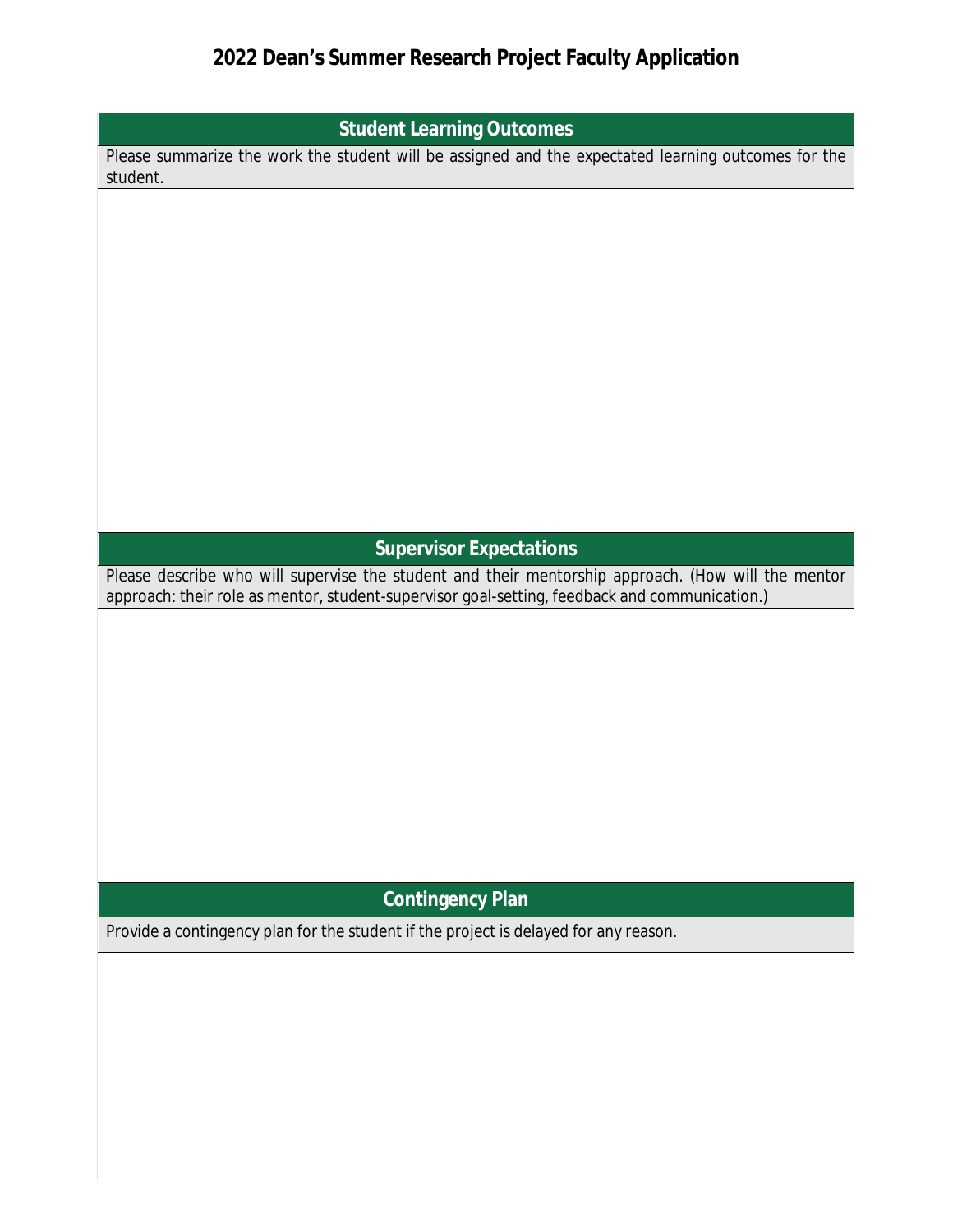#### **Project Description**

Applicants must ensure they write their application in a manner that can be understood by a non-expert in their field. Avoid unnecessary jargon, explain all abbreviations used, and check spelling carefully.

- 1. Using a maximum of one page, outline the major elements of the project clearlyand concisely. Be sure to include the following elements:
	- **Background Information**  $\bullet$
	- othesis and Expected Outcomes
	- illed Timeline (10 weeks for Dean's; 6-8 weeks for Research Experience)
	- Please see student resources in Google Doc for timeline example  $\circ$
	- **Methodology and Analysis**  $\bullet$ 
		- $\circ$  Be as specific as possible in the space allowed, including experimentation, data collection, sample sizes and statistical analysis
	- Deliverables of applicant and supervisor  $\bullet$
- 2. Page setup and formatting for attachments:
	- Header: Include Applicant's last name and title/label (ex: Smith, Project Title)
	- **Footer: Page X of X**  $\bullet$
	- Margins: 1 inch
	- Page: 8.5" x 11"
	- Font: 11 point Arial
	- Line Spacing: single-spaced  $\bullet$
	- Spacing: no condensed type or spacing  $\bullet$
- 3. Optional: Attach a list of references cited. (Not included in the one-page limit)

Note: No additional figures or appendices above the one-page Project Description are allowed.

#### **Socially Accountable Research Questionaire**

The Division of Social Accountability collects data about socially accountability in undergraduate research. This data is collected and reported in aggregate and does not affect your application or its scoring:

| Does this research address one or more social determinants of<br>health?                                                                                                        | Yes | N0   |
|---------------------------------------------------------------------------------------------------------------------------------------------------------------------------------|-----|------|
| Does the project involve Indigenous communities, peoples,<br>language, culture, or history as its primary focus?                                                                | Yes | N0   |
| Does this research involve or address specific issues of marginalized,<br>underserved, vulnerable, oppressed, and/or low resource<br>communities?                               | Yes | l No |
| Are community members involved in the research project? (ie. In<br>shaping the question, developing methodology, gathering data, or<br>interpreting and disseminating results?) | Yes | No   |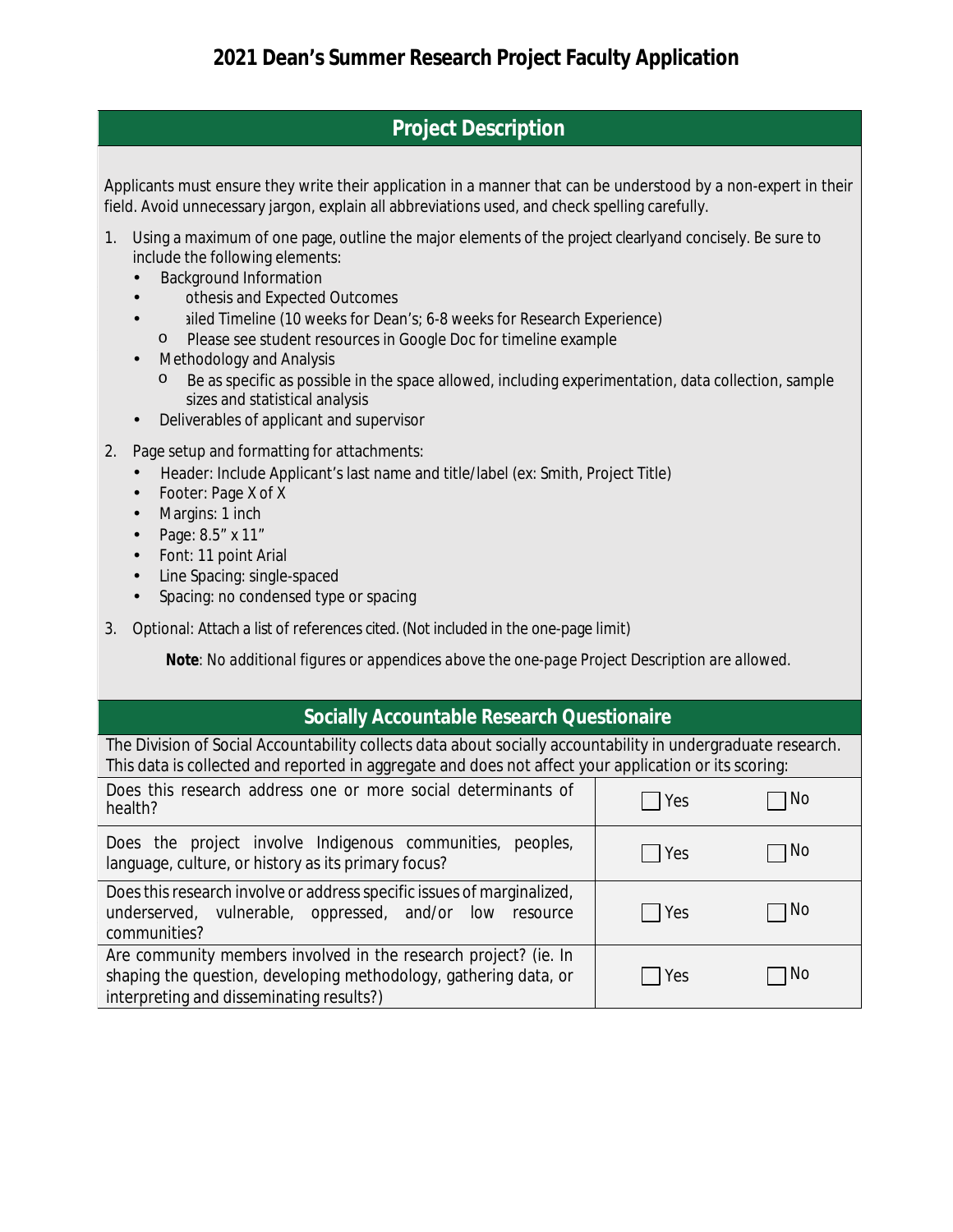## 2021 Dean's Summer Research Project Faculty Application

# SCPOR Saskatchewan Centre for

| <b>Saskatchewan Centre for Patient-Oriented Research (SCPOR) Questionaire</b>                                                                                                                                        |                                                                                                      |                                    |  |  |  |
|----------------------------------------------------------------------------------------------------------------------------------------------------------------------------------------------------------------------|------------------------------------------------------------------------------------------------------|------------------------------------|--|--|--|
| Is your project a Patient-<br><b>Oriented Research Project?</b>                                                                                                                                                      | <b>Yes (Answer 5 Questions Below)</b>                                                                | <b>No (Skip 5 Questions Below)</b> |  |  |  |
| ttient-Oriented Research Level of Engagement Tool (PORLET) as a guide, please provide<br><b>Using the</b><br>project information on the following:                                                                   |                                                                                                      |                                    |  |  |  |
| 1. Patients are partners (250 words). Describe how patients will be actively involved in planning, decision<br>making and co-leading the creation. Sharing of the knowledge within this research project.            |                                                                                                      |                                    |  |  |  |
|                                                                                                                                                                                                                      |                                                                                                      |                                    |  |  |  |
|                                                                                                                                                                                                                      |                                                                                                      |                                    |  |  |  |
|                                                                                                                                                                                                                      |                                                                                                      |                                    |  |  |  |
|                                                                                                                                                                                                                      |                                                                                                      |                                    |  |  |  |
|                                                                                                                                                                                                                      |                                                                                                      |                                    |  |  |  |
| 2. Patient-identified priority (250 words). Summarize how patients with lived experience have helped<br>and/or will help identify that the proposed research topic is a priority to patients. Include details of the |                                                                                                      |                                    |  |  |  |
| methods used to identify or validate the research priority among patients.                                                                                                                                           |                                                                                                      |                                    |  |  |  |
|                                                                                                                                                                                                                      |                                                                                                      |                                    |  |  |  |
|                                                                                                                                                                                                                      |                                                                                                      |                                    |  |  |  |
|                                                                                                                                                                                                                      |                                                                                                      |                                    |  |  |  |
|                                                                                                                                                                                                                      |                                                                                                      |                                    |  |  |  |
|                                                                                                                                                                                                                      | 3. Outcomes important to patients (250 words). Describe how outcomes important to patients will be   |                                    |  |  |  |
| used to improve outcomes important to patients.                                                                                                                                                                      | chosen and will be measured. Explain how the knowledge created through the proposed research will be |                                    |  |  |  |
|                                                                                                                                                                                                                      |                                                                                                      |                                    |  |  |  |
|                                                                                                                                                                                                                      |                                                                                                      |                                    |  |  |  |
|                                                                                                                                                                                                                      |                                                                                                      |                                    |  |  |  |
|                                                                                                                                                                                                                      |                                                                                                      |                                    |  |  |  |
|                                                                                                                                                                                                                      |                                                                                                      |                                    |  |  |  |